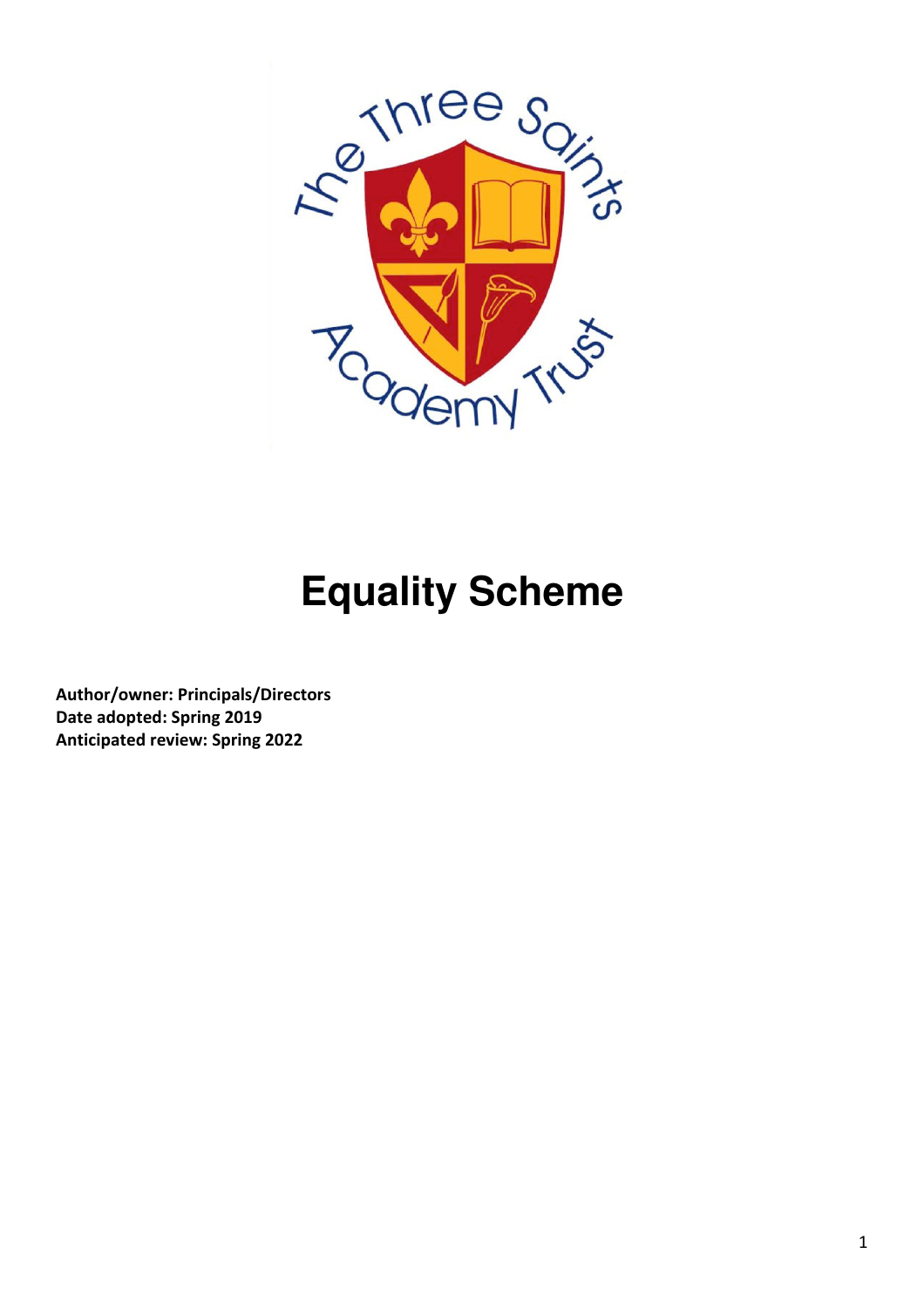# The Three Saints Academy Trust Equality Scheme

# St Mary & St Thomas CE Primary School, St Ann's CE Primary School

# Why we have developed this Equality Scheme

This Equality Scheme for schools within The Three Saints Academy Trust brings together all previous policies, schemes and action plans around equality. It includes all the protected characteristics covered under the Equality Act 2010 as well as other aspects which have the potential to discriminate against or to devalue any individuals within our community. We are further committed to the development of cohesive communities both within our schools' physical boundaries and within our local, national and global environments. Our schools embrace the aim of working together with others to improve children's educational and wellbeing outcomes, and notes the rights set out in the UN Convention on the Rights of the Child. Our schools are working towards achieving the UNICEF Respecting Rights School Award (RRSA) and the Anti Bullying Alliance/National Children's Bureau Alltogether Award.

We have used the following Three Saints policies and documents to inform our Equality Scheme and Equality Action Plan:

- School Improvement Plans
- Able, Gifted and Talented
- Emotional Health and Wellbeing
- Positive Behaviour Management
- PSHE&C
- Relationship and Sex Education (RSE)
- Special Educational Needs and Disabilities
- Anti-Bullying
- Accessibility Plan each school has a separate plan on their website

Our Equality Scheme is inclusive of our whole school communities – pupils/students, staff, parents/carers, visitors and partner agencies - who we have engaged with and who have been actively involved in and contributed to its development.

The purpose of this Scheme is to set out how our practice and policies have due regard to the need to:

- eliminate discrimination, harassment and victimisation;
- advance equality of opportunity and foster good relations between groups.

We believe that all pupils and members of staff should have the opportunity to fulfil their potential whatever their background, identity and circumstance. We are committed to creating communities that recognise and celebrate differences within a culture of respect and cooperation. We appreciate that a culture which promotes equality will create a positive environment and a shared sense of belonging for all who work, learn and use the services of our schools.

# Our schools within the wider context

The national demographic presents an ever-changing picture in terms of age, ethnicity, disability and social deprivation.

At the start of the Autumn Term 2018 the following demographics apply to each school;

St Mary & St Thomas CE Primary School -1 Headteacher,1 Business Finance Director, 1 Director of Wellbeing, 1 Family Support Worker 11 teaching staff; 14 teaching assistants; 5 Admin staff; 1 Site Manager, 2 cleaning staff and 1 mid-day supervisors – 11% are male and 89% are female –100 % are White British.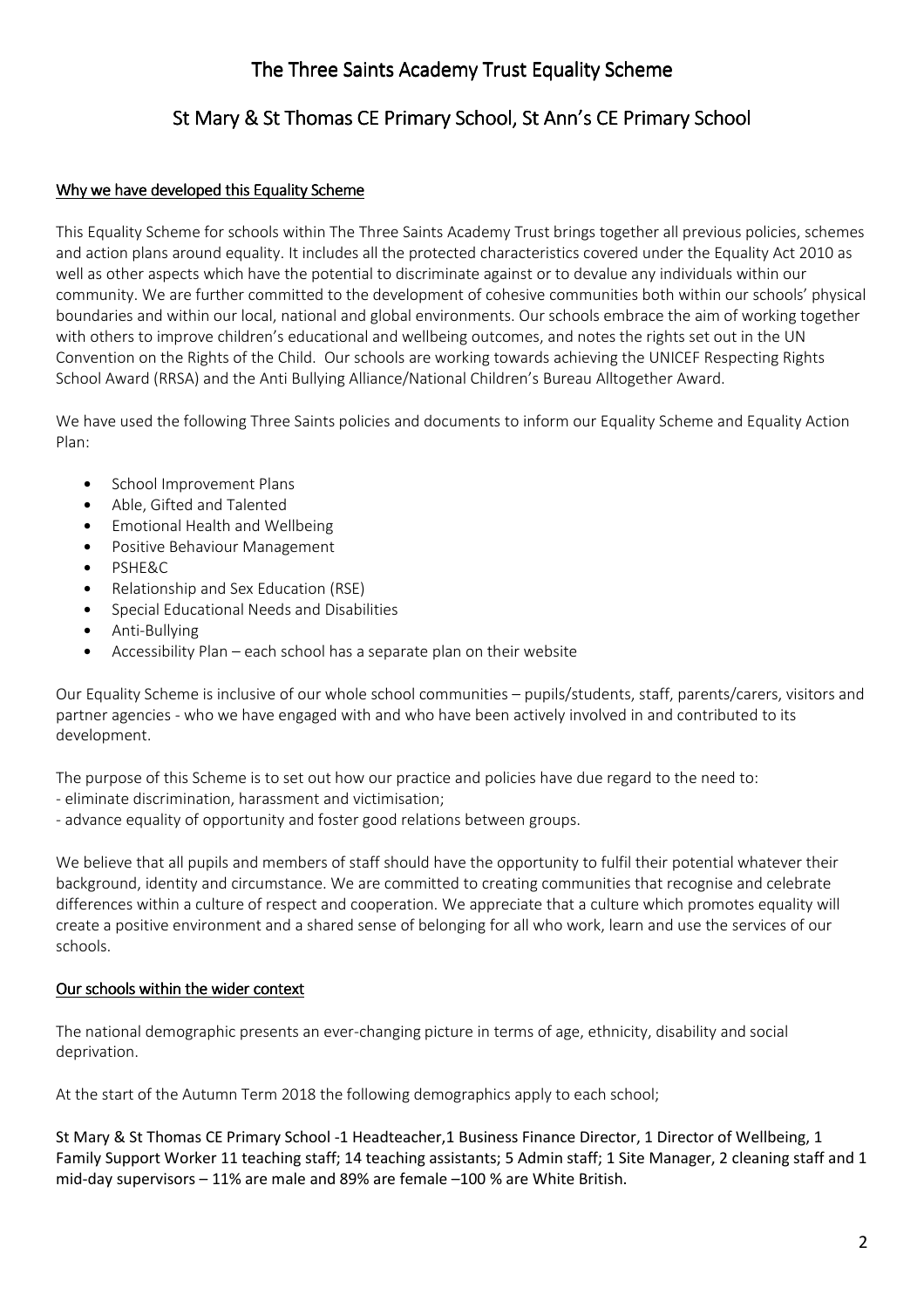There are 221 pupils in school and the Gender mix is currently 50.7% girls; 49.3% boys of which 90.4% are White British, 2.7% are Other Asian, 1.3% Any Other White Background, 1.3 % Any Other Mixed Background, 1% Other Black and 1% Other

English is the main language spoken in school and 16 children have English as an additional language.

There is 1 member of staff with a disability and 4 children with physical disabilities.

St Ann's CE Primary School – 1 Executive Principal; 1 Head Teacher; 17 teaching staff (this includes 2 Assistant Heads); 19 teaching support staff; 3 apprentices; 4 admin staff; 1 Pastoral manager; 1 Site Manager; 3 cleaning staff; 1 ICT technician and 5 mid-day supervisors  $-10%$  are male and 90% are female  $-100%$  are White British.

There are 423 pupils in school and the Gender mix is currently 47.5% girls; 52.5% boys of which 95% are White British, 2% are any other Mixed background, 2% are Chinese, 1% are Black African, 0.5% are Indian, 0.5% are Greek Cypriot, 0.5% are Italian and 0.5% are White and Black Caribbean Ethnic group.

English is the main language spoken in school and 10 children have English as an additional language.

There are no staff with disabilities and 4 children with physical disabilities.

Because we serve a mainly White British demographic, one of our main priorities is to develop an understanding of ethnicity and cultural and religious diversity within local, national and global contexts.

#### Overall aims of our Equality Scheme

- To ensure that equality and inclusive practice are embedded across all aspects of school life
- To eliminate discrimination, harassment and victimisation.
- To promote equality of access and opportunity within our schools and within our wider community.
- To promote positive attitudes to difference and good relationships between people with different backgrounds, genders, cultures, faiths, abilities and ethnic origins. Issues relating to adults within the school community can be embraced under these themes and reflected in the action plan.

# Our approach

We seek to embed equality of access, opportunity and outcome for all members of our school communities, within all aspects of school life.

We actively seek out opportunities to embrace the following key concepts:

- Shared Humanity. Identifying commonality and shared values, aspirations and needs underpins our approach to equality. We value our fundamental similarities and universality
- Valuing difference and diversity. We appreciate the richness within our differences and look for ways of celebrating and understanding them better
- Interdependence, interaction and influence. We recognise that, as they evolve, distinct cultures, beliefs and lifestyles will impact on and inform each other
- Social cohesion within our schools and within our local community
- Excellence. We aim to inspire and recognise high personal and collective achievement throughout our community, the UK and the wider world. Excellence is to be found everywhere
- Personal and cultural identity. We will provide opportunities to explore and value the complexity of our personal and cultural identities
- Fairness and social justice. We will develop our understanding of the inequality that exists in society and explore ways of individually and collectively promoting a more equitable society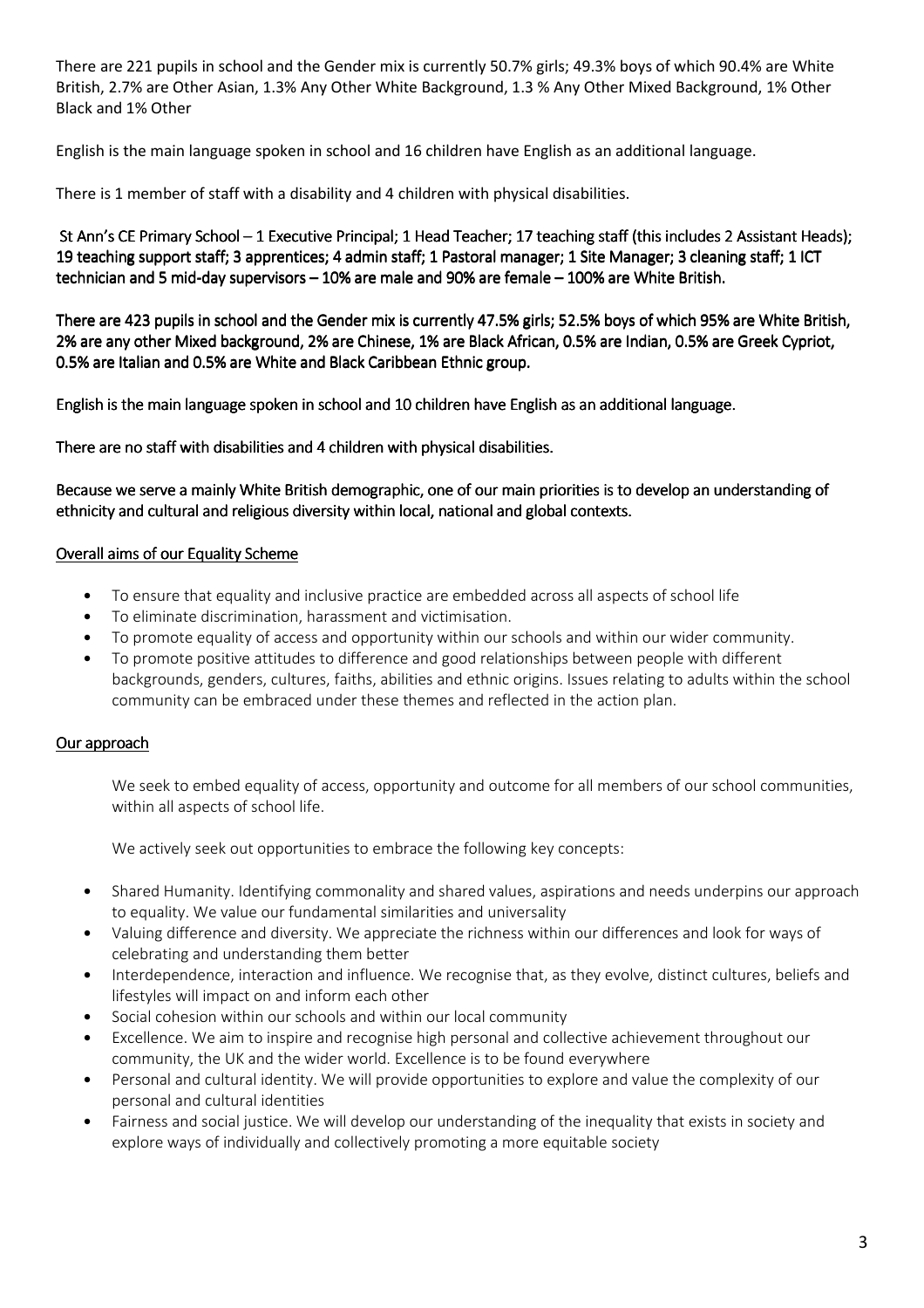#### The Three Saints Academy Trust mission statement

In line with it's Christian values, the Three Saints Academy Trust creates belief in all by:

- Creating nurturing relationships built on trust, care and respect
- Instilling a love of learning, through fun and memorable experiences
- Having high expectations in all we do
- Providing an environment of opportunity where all can grow and succeed

# Our vision statement about Equality

Schools within The Three Saints Academy Trust seek to foster warm, welcoming and respectful environments, which allow us to question and challenge discrimination and inequality, resolve conflicts peacefully and work and learn free from harassment and violence.

We recognise that there are similarities and differences between individuals and groups but we will strive to ensure that our differences do not become barriers to participation, access and learning and to create inclusive processes and practices, where the varying needs of individuals and groups are identified and met. We therefore cannot achieve equality for all by treating everyone the same.

We will build on our similarities and seek enrichment from our differences and so promote understanding and learning between and towards others to create cohesive communities.

# Our duties

We recognise and accept our equality duties as set out in the Equality Act 2010 and have sought to involve the whole school community in the process in order to ensure better outcomes for all.

We are also guided by the United Nations Convention on the Rights of the Child.

We will ensure we identify opportunities for promoting our vision, the key concepts and our duties on equality legislation across all aspects of school life, including the provision of extended services.

These opportunities are likely to include all or some of the following, dependent on our current priorities.

- the engagement, participation and involvement of a broad and diverse range of children, young people, their parents and partner agencies
- preparation for entry to the school
- school policies
- breaks and lunchtimes
- the provision of school meals
- interaction with peers
- opportunities for assessment
- behaviour management rewards and sanctions
- exclusion procedures
- school clubs, activities and school trips
- the school's arrangements for working with other agencies
- preparation of pupils for the next phase of education
- learning and teaching and the planned curriculum
- classroom organisation
- timetabling
- homework
- access to school facilities
- activities to enrich the curriculum, for example, a visitor to the school
- school sports
- safeguarding and mental health and wellbeing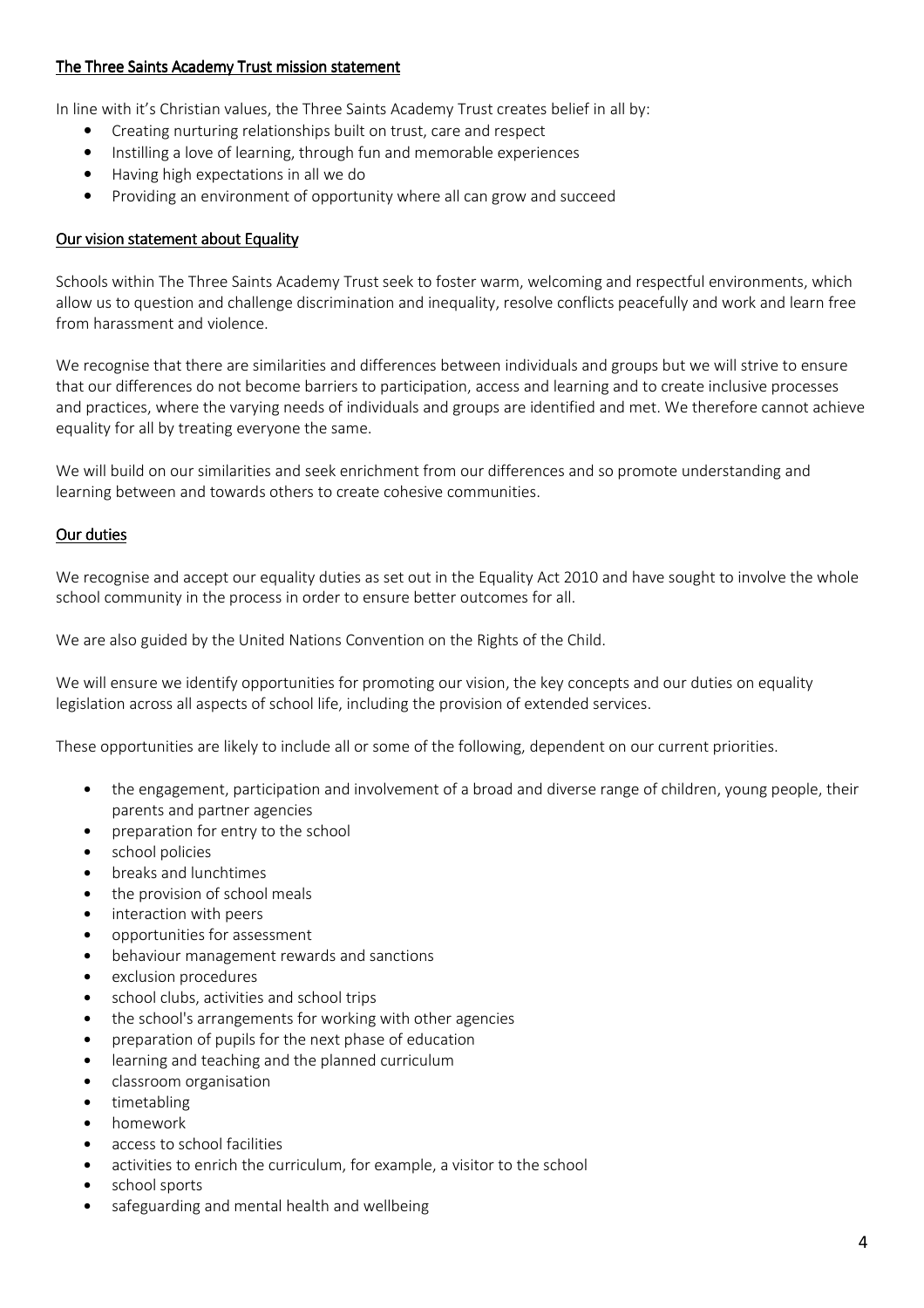employees' and staff welfare

#### The roles and responsibilities within our school community

Our CEO and Principals will:

- ensure that staff, parents/carers, pupils/students and visitors and contractors are engaged in the development of and informed about the Equality Scheme
- oversee the effective implementation of the Scheme
- ensure staff have access to training which helps to implement the Scheme
- develop partnerships with external agencies regarding the Scheme so that the school's actions are in line with the best advice available
- monitor the policy and report to the Board of Directors at least annually on the effectiveness of the Scheme and publish this information
- ensure that the Senior Leadership team is kept up to date with any development affecting the Scheme or actions arising from it

Our Board of Directors will:

- designate a Director with specific responsibility for the Equality Scheme
- ensure that the objectives arising from the policy are included in the School Improvement Plan (SIP)
- support the CEO and Principals in implementing any actions necessary
- engage with parents and partner agencies about the Scheme
- evaluate and review the Scheme annually.

Our Senior Leadership Teams will:

- have responsibility for supporting other staff in implementing this Scheme
- provide a lead in the dissemination of information relating to the Scheme
- with the Principal, provide advice/support in dealing with any incidents/issues
- assist in implementing reviews of this Scheme as detailed in the SIP

Our pupils will:

- be involved in the development of the Scheme and will understand how it relates to them, appropriate to age and ability
- be expected to act in accordance with the Scheme
- be encouraged to actively support the Scheme

Our parents/carers will:

- be given accessible opportunities to become involved in the development of the Scheme
- have access to the scheme through a range of different media appropriate to their requirements
- be encouraged to actively support the Scheme
- be encouraged to attend any relevant meetings and activities related to the Scheme
- be informed of any incident related to this scheme which could directly affect their child

Our school staff will:

- be involved in the development of the Scheme
- be fully aware of the Equality Scheme and how it relates to them
- understand that this is a whole school issue and support the Equality Scheme
- make known any queries or training requirements

Relevant voluntary or community groups and partner agencies will: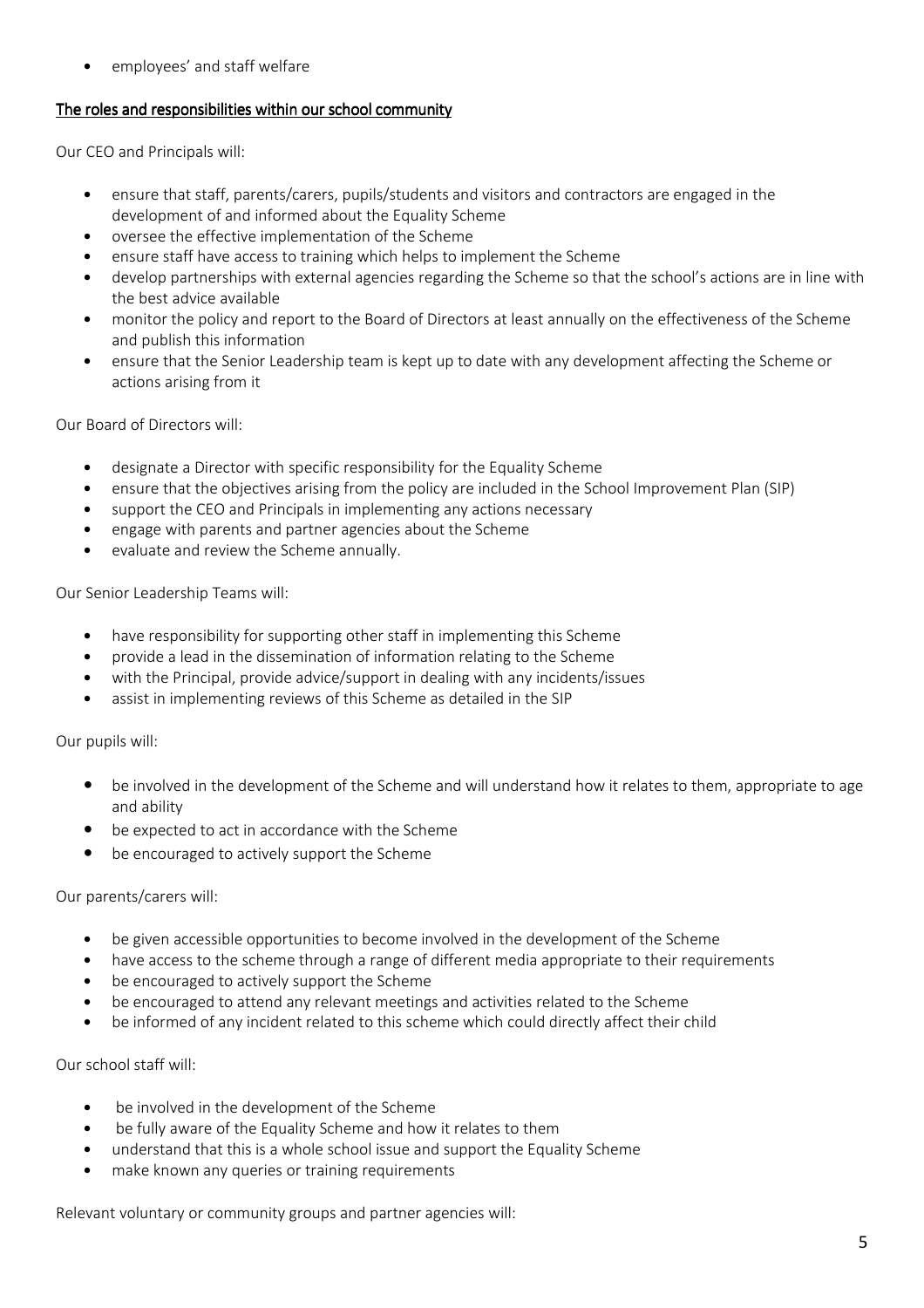- Be involved in the development of the Scheme
- Be encouraged to support the Scheme
- Be encouraged to attend any relevant meetings and activities related to the Scheme

#### How we developed our Scheme – Participation, Involvement

The development of this Scheme has involved the whole of our school community. We've involved and listened to what they have to say, including people from broad and diverse backgrounds and of different abilities, taking account of all the protected characteristics listed under the Equality Act 2010.

We used the following to shape the plan:

•Feedback from annual parent questionnaires, parents' evenings, Parent Forum and director and staff feedback from parent consultation meetings and workshops

•Involvement of the school councils and pupil leaders

•Input from staff surveys or through staff meetings/INSET

•Feedback from school councils, PSHE lessons, and pupil's attitudes to school and learning

•Director's monitoring of inclusion, equal opportunities and vulnerable children

•Contact with parents

•Issues raised in annual reviews and reviews of progress through SEN provision maps • Contact with local community groups and organisations

•Feedback at Board of Director meetings

We have strategies in place to promote the participation of pupils in decision-making and in making a positive contribution to school life. We will embed equality and inclusion into these strategies so that learners from diverse backgrounds are involved in shaping provision and improving practice.

#### How we developed our Scheme - Using information gathering

We have used data and other information about our schools as a common-sense measure to determine the effects of a policy, practice or project on different groups. Through these we will look for ways to improve our practice as well as ways to eliminate discrimination and harassment.

We will ensure reviews are completed on our existing policies and practice and we will build the process into new policy development and decision-making activities.

In addition, we know our schools well because we regularly collect information about ourselves in a variety of ways including:

•School census to monitor gender % and % of racial groups, languages spoken, FSM update, SEN and gifted and talented profiles within the school communities

- •Termly attainment data
- •Attendance
- •Behaviour, including 'help boxes'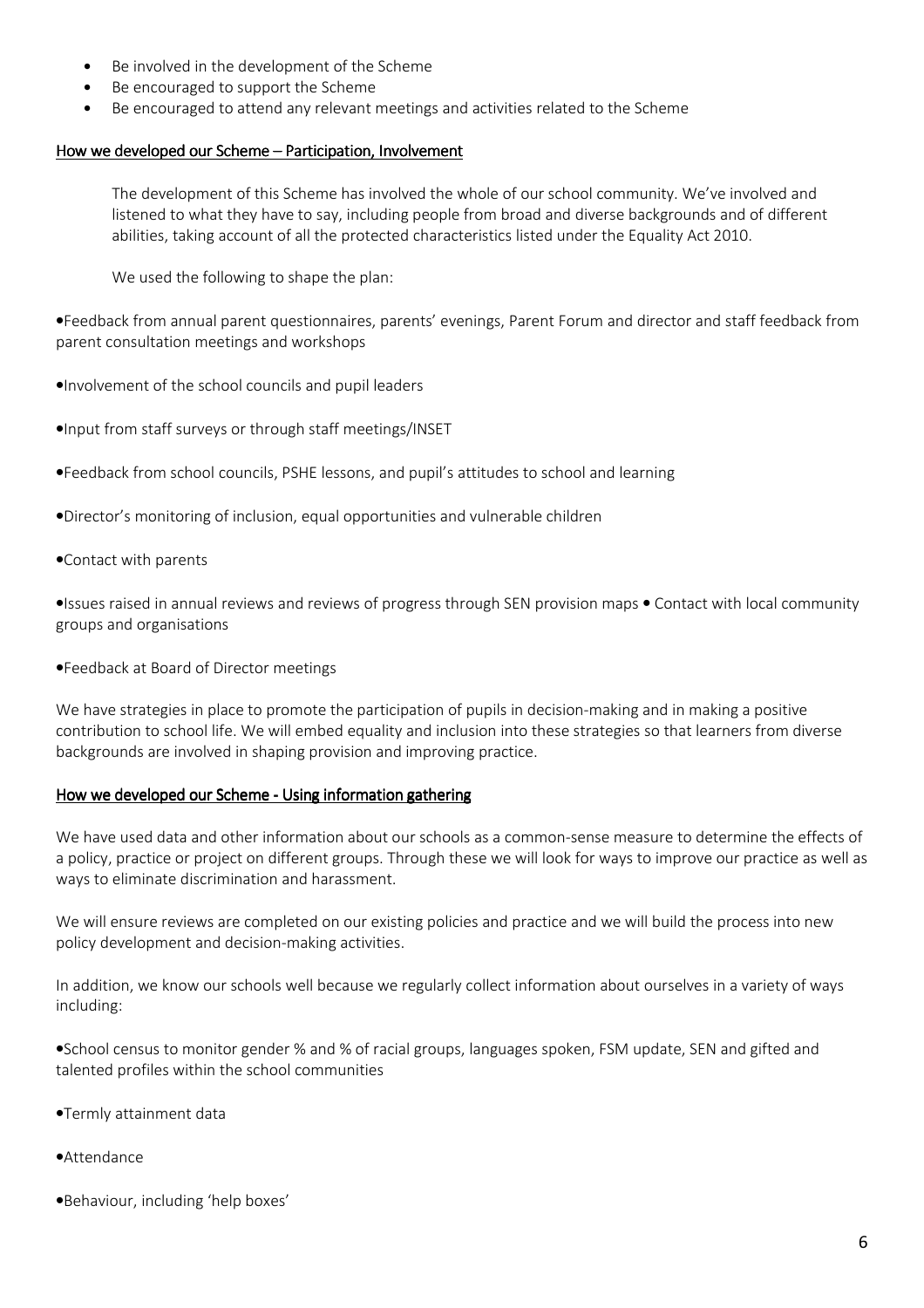•Choice of after school clubs and take up of extra-curricular activities

•Involvement in pupil voice

•Parental involvement

•Complaints

•Incidents of race, homophobic discrimination or bullying

•Views and participation of school councils and pupil leaders

•Monitoring of admissions

•Provision and outcomes for vulnerable children

•Attitudes to learning and engagement with topics

•Staff recruitment and retention

•CPD through The Teaching School

•Outcomes of appraisals and performance review processes

•Attendance at parents' evenings and other school events to identify if there is any under-representation by disabled people or parents from ethnic communities

OfSTED inspectors visit us regularly and report on equality issues during our inspection. We collect a range of information relating to incidents of harassment and bullying including those relating to racism, homophobia, faith, disability and gender.

We have established good links with our local and our wider community and local Churches. We welcome them into our schools. From them, we learn about equality issues outside our schools and can establish mechanisms for addressing them within schools.

By listening to those within our community and our local Churches we are able to identify new areas of work, improve existing approaches and focus our energy where it is required.

Commissioned services (buying in services)

We are directly responsible for the purchase of goods and services. We ensure that equality issues are given full regard. When buying goods and services from external suppliers, we ask the following questions to help ensure that equality issues and duties are taken into account:

•Could the proposed procurement affect the duty to eliminate discrimination and harassment and to promote equality of opportunity amongst the school community?

- If so, is there a need to include some equality requirement within the contract and what would this be?
- We ensure that contract conditions require contractors to comply with the relevant legislation and with our equality policy and we require similar compliance by any sub-contractors.

Our Staff